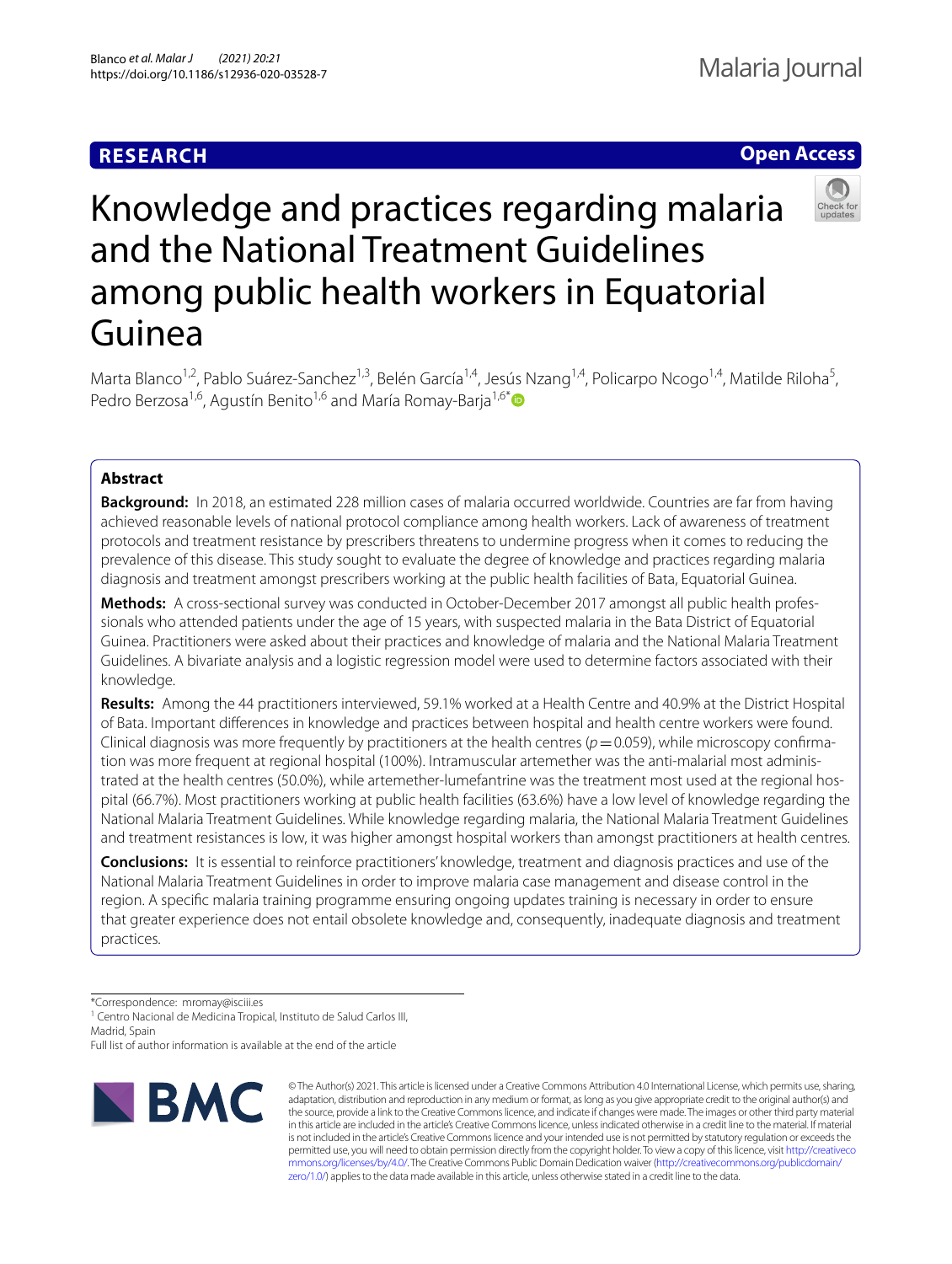**Keywords:** Malaria, Treatment, Protocols, Practitioners, Behavior

#### **Background**

In 2018, an estimated 228 million cases of malaria occurred worldwide. Fifteen countries in sub-Saharan Africa carry almost 80% of the global malaria mortality [[1](#page-8-0)]. Children under five are the most vulnerable group afected by malaria [\[2](#page-8-1)]. In 2018, they accounted for 67% of all malaria deaths worldwide [\[1](#page-8-0)]. Malaria also has an important impact on health expenditure, days of work lost and school absenteeism [[3](#page-8-2)].

Disease diagnosis and early treatment are of prime importance in order to reduce the rates of morbidity and mortality. Treating malaria-infected patients within 24–48 h after fever onset is likely to prevent further transmission of the parasite  $[4]$  $[4]$ . It is critical that populations living in malaria-endemic areas should have access to reliable diagnostics and efective treatment to control de disease.

Malaria is endemic in Equatorial Guinea with stable transmission, and it continues to be a major cause of morbidity and mortality among children under 5 years of age. The prevalence of malaria in 2011 in children under fve was 13% in the Insular Region and 59% in the Continental Region [[5\]](#page-8-4).

National programmes for malaria control must adapt the World Health Organization (WHO) recommendations to the local context regarding the use of rapid diagnostic tests (RDT) or microscopy to confrm suspected malaria cases and the prescription of the most appropriate artemisinin-based combination therapy (ACT). ACT is considered a highly efective and well tolerated treatment, one that has contributed substantially to reducing global morbidity and mortality in the case of malaria [\[6](#page-8-5)]. However, the continued use of oral artemisinin-based monotherapy is considered to be one of the main reasons for the development and spread of resistance to artemisinin and its derivatives [\[7](#page-8-6)]. Unfortunately, countries are far from having achieved reasonable levels of national protocol compliance among health workers [[8](#page-8-7)]. Lack of awareness of treatment protocols and treatment resistances by prescribers threatens to undermine progress when it comes to reducing the prevalence of this disease [\[9](#page-8-8)].

Health workers' knowledge and practices regarding malaria diagnosis and national treatment guidelines is crucial [\[10](#page-8-9)] and closely related to many socio-economic factors [\[11](#page-8-10), [12](#page-8-11)], including the background of participants, their level of education, the type of health organ-ization and years of experience [\[13\]](#page-8-12).

In Equatorial Guinea, the National Programme for Malaria Control (NPMC) of the Ministry of Health and Social Welfare (MINSABS) updated its National Malaria Treatment Guidelines (NMTG) in 2008, establishing artesunate-amodiaquine (ASAQ) as frst-line treatment for uncomplicated malaria. The use of oral artemisinin monotherapy was forbidden in Equatorial Guinea in 2014 [\[14](#page-8-13)]. Unfortunately, 9 years after the introduction of ASAQ therapy in Equatorial Guinea, compliance with the frst-line treatment seems to be very poor in the Bata District [\[15](#page-8-14)].

Understanding local health workers' treatment and diagnostic practices and knowledge is important in terms of improving malaria case management and disease control. This study sought to evaluate, for the first time, the practices and degree of knowledge regarding malaria and the National Malaria Treatment Guidelines amongst prescribers working at the public health facilities of Bata, located in the Continental Region of Equatorial Guinea.

#### **Methods**

## **Study design and setting**

Equatorial Guinea (EG) is a sub-Saharan country located in the Gulf of Guinea. The Bata District, located on the coast of the Continental Region of Equatorial Guinea, is the largest district in the country, with a population of 309,345 inhabitants. Its capital is the city of Bata, one of the two main cities of EG, alongside Malabo, the country's capital. The prevalence of malaria in children under 15 years of age is 41.2% [[16](#page-8-15)].

The public health system structure of Bata District consists of 10 health centres, consisting of nine primary health care centres and one regional hospital, located in the city. Despite the state of public health institutions in the Bata District, patients have to pay for consultation, complementary tests and treatments. The management of these centres is heterogeneous and the prices, as well as the fow of patients and the availability of drugs, is different at each health facility. When data were collected for this study, only eight primary health care centres were operational (two rural centres and the rest urban).

The Equatorial Guinea NMTG recommends ASAQ as the frst-line treatment for children>2 months of age with malaria, whilst quinine (QN) is recommended for younger patients. Artemether-lumefantrine (AL) and QN remain second-line treatments if ASAQ is not efective. Intravenous artesunate is recommended for the management of severe malaria until the patient regains consciousness, then full ASAQ therapy should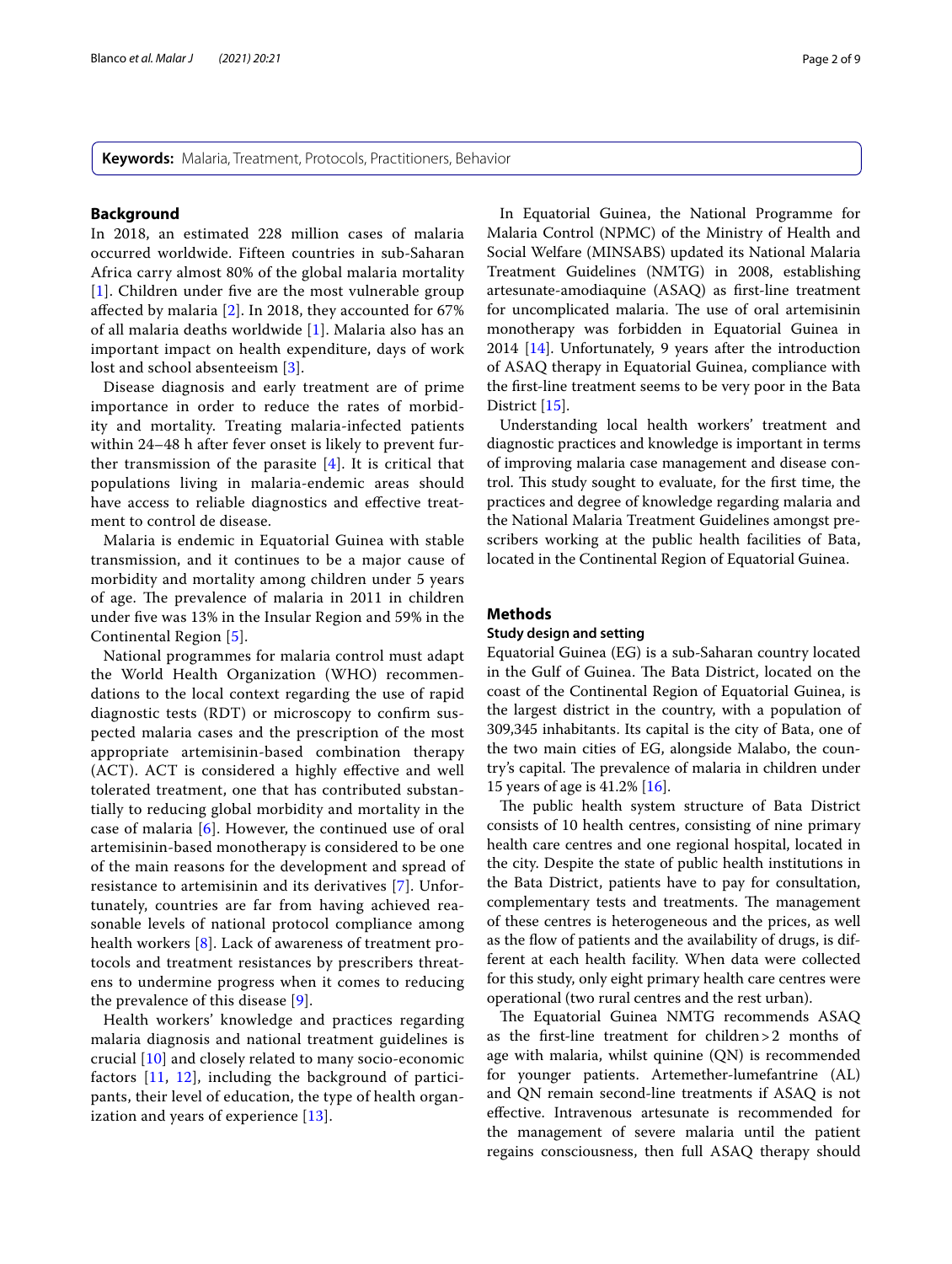be administered. If artesunate is not available, quinine or artemether should be administered [[17](#page-8-16)].

#### **Study population and data gathering**

This cross-sectional survey was conducted in October-December 2017 amongst all public health professionals who attended patients under 15 years old with suspected malaria in the Bata District of Equatorial Guinea. Practitioners were asked about their practices and knowledge of malaria and the National Malaria Treatment Guidelines (NMTG). Questions about their sociodemographic characteristics, the biological cycle of malaria parasites, malaria treatment practices, the recommendations given by the NMTG and resistance to anti-malarial drugs were included in the questionnaire. Details of the survey have been described previously [[15](#page-8-14)].

#### **Data analysis**

A descriptive analysis of practitioners' characteristics was carried out using frequency tables for categorical variables and mean and standard deviation or median and interquartile range for normally and not-normally distributed continuous variables, respectively. A bivariate analysis was carried out, with the dependent variable being the practitioner's work centre: Health Centre or Regional Hospital. Diferences in knowledge were assessed using the  $\chi^2$  test.  $P$  values below 0.05 were considered signifcant.

In order to assess the efect of socio-demographic variables on practitioners' knowledge of malaria and the NMTG, a knowledge index was calculated, taking into account the answers they gave to some of the survey questions [\[18\]](#page-8-17). To achieve a maximum score of 13, the respondents had to know some general facts about malaria: that malaria is transmitted by a mosquito (1 point); symptoms of uncomplicated malaria such as fever, headache or weakness (1 point each); symptoms of severe malaria such as low level of consciousness, convulsions or respiratory depression (1 point each). Respondents also needed to know that diagnosis must be carried out using a microscope or a Rapid Diagnosis Test (1 point each). The survey also gauged whether they knew about different aspects of the NMTG, including: whether they were aware of the NMTG (1 point); the frst line of treatment according to the NMTG in uncomplicated cases: ASAQ or Quinine (1 point); frst-line treatment in complicated cases, such as intravenous (IV) AS, intravenous (IV) quinine or intramuscular (IM) artemether and oral treatment with ASAQ when possible (1 point). Practitioners also obtained 1 point if they knew about the existence of resistance to anti-malarial drugs. High and Low Knowledge of Malaria were defned as scores either above or within and below the overall median, respectively.

A logistic regression model was used to determine factors associated with a high knowledge of malaria score. The odds ratio  $(OR)$  and 95% confidence interval  $(95\%)$ CI) were computed; p-values less than or equal to 0.05 were considered statistically signifcant. Data analysis was performed using IBM SPSS statistics 23.

# **Results**

Out of a total of 44 practitioners who were interviewed, 59.1% worked at a Health Centre and 40.9% at the District Hospital of Bata (Table [1](#page-2-0)). Most of the practitioners at the hospital were women (83.3%), compared to 53.8% at the health centres. The median age of practitioners was 36 years (IQR: 31–44) and they had a median experience of 3 years (IQR: 2–7); the practitioners at the health centres were older and had more years of experience. All

<span id="page-2-0"></span>

| and characteristics             |                      |       |                |        |         |  |
|---------------------------------|----------------------|-------|----------------|--------|---------|--|
|                                 | <b>Health centre</b> |       | Hospital       |        |         |  |
|                                 | n                    | %     | n              | %      | P value |  |
| Sex                             |                      |       |                |        |         |  |
| Male                            | 12                   | 46.15 | 3              | 16.67  |         |  |
| Female                          | 14                   | 53.85 | 15             | 83.33  | 0.042   |  |
| Age                             |                      |       |                |        |         |  |
| $20 - 29$                       | 1                    | 3.85  | 3              | 16.67  |         |  |
| $30 - 39$                       | 13                   | 50.00 | 12             | 66.67  |         |  |
| $40 - 49$                       | 5                    | 19.23 | 1              | 5.56   |         |  |
| $50 - 59$                       | 6                    | 23.08 | $\overline{2}$ | 11.11  |         |  |
| >60                             | 1                    | 3.85  | 0              | 0.00   | 0.246   |  |
| Academic level                  |                      |       |                |        |         |  |
| Medical degree                  | 10                   | 38.46 | 18             | 100.00 |         |  |
| Nursing degree                  | 5                    | 19.23 | 0              | 0.00   |         |  |
| Nursing diploma                 | 8                    | 30.77 | $\Omega$       | 0.00   |         |  |
| Medical assistant               | 3                    | 11.54 | 0              | 0.00   | 0.001   |  |
| Years of experience             |                      |       |                |        |         |  |
| < 5                             | 17                   | 65.38 | 15             | 83.33  |         |  |
| $6 - 10$                        | 2                    | 7.69  | 3              | 16.67  |         |  |
| $11 - 20$                       | 3                    | 11.54 | 0              | 0.00   |         |  |
| >20                             | $\overline{4}$       | 15.38 | $\Omega$       | 0.00   | 0.108   |  |
| Malaria cases/day               |                      |       |                |        |         |  |
| < 10                            | 22                   | 84.62 | 4              | 22.22  |         |  |
| $11 - 20$                       | 4                    | 15.38 | 9              | 50.00  |         |  |
| $21 - 30$                       | 0                    | 0.00  | 2              | 11.11  |         |  |
| > 30                            | 0                    | 0.00  | 3              | 16.67  | 0.000   |  |
| <15 years old malaria cases/day |                      |       |                |        |         |  |
| < 10                            | 24                   | 92.31 | 4              | 22.22  |         |  |
| $11 - 20$                       | $\overline{2}$       | 7.69  | 9              | 50.00  |         |  |
| $21 - 30$                       | $\Omega$             | 0.00  | $\overline{2}$ | 11.11  |         |  |
| > 30                            | 0                    | 0.00  | 3              | 16.67  | 0.000   |  |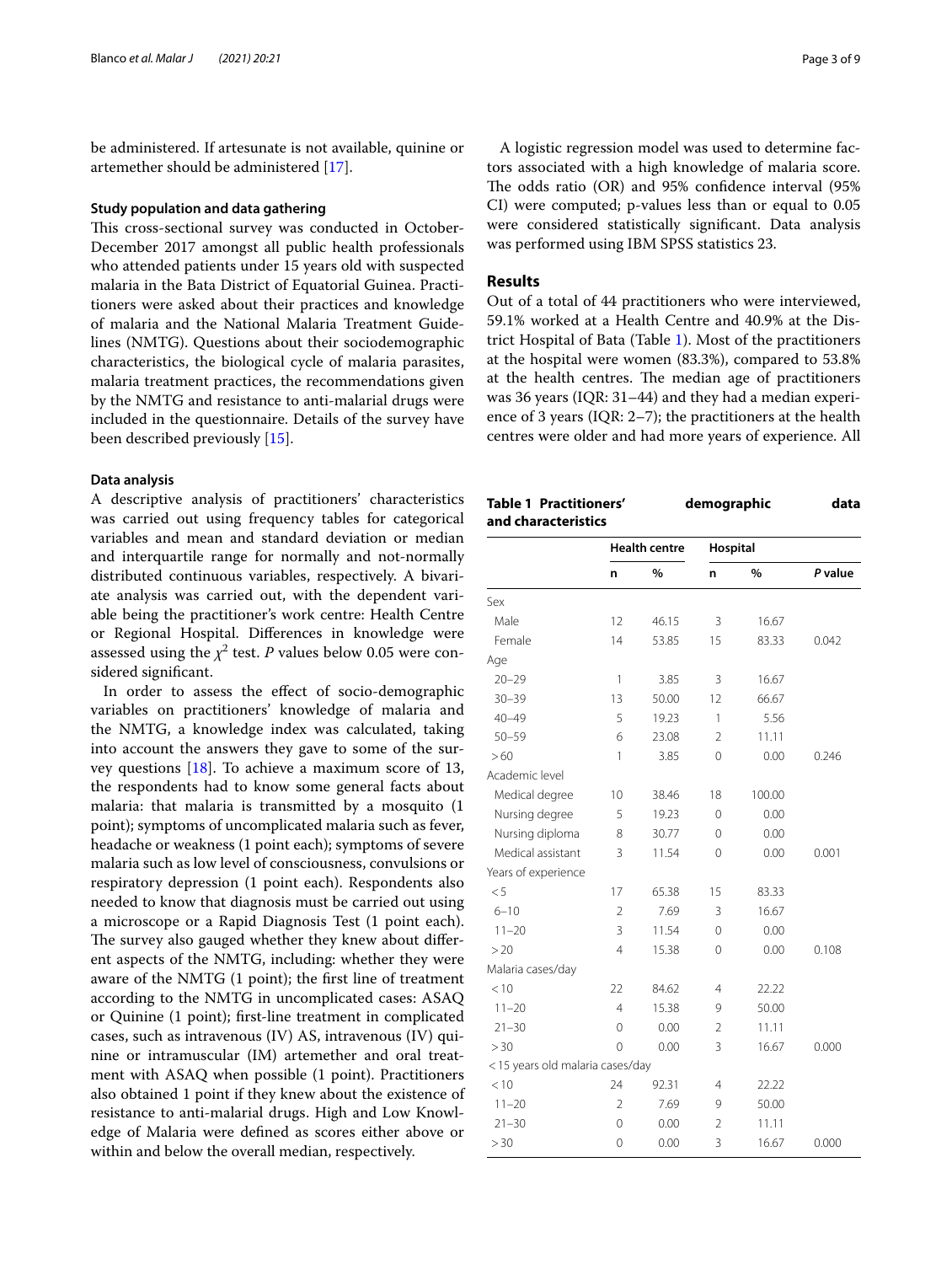practitioners at the regional hospital were physicians, while only 38.5% at the health centres had a medical degree. At the regional hospital practitioners said to visit a signifcantly higher number of patients with malaria per day than practitioners at the health centres.

## **General knowledge regarding malaria**

Regarding malaria transmission, 100% of practitioners knew that malaria is transmitted by a mosquito bite and 81.8% answered that the *Plasmodium* is the microorganism responsible for the disease, with no diferences according to centre. Fever was mentioned by all practitioners, followed by vomiting (63.6%), headache (59.1%) and diarrhoea (50.0%). Anaemia and splenomegaly were mentioned by 13.6 and 11.4% of practitioners, respectively, when asked about uncomplicated malaria signs and symptoms. An additional table fle shows this in more detail (Table [2](#page-3-0)).

Regarding the symptoms of severe malaria, convulsion was the symptom most mentioned (88.6%), being mentioned signifcantly more by practitioners at the regional hospital (*p* 0.048), followed by anaemia (47.7%) and prostration (27.3%), with no signifcant diferences between practitioners at the health centres and the regional hospital.

# **Knowledge and practices regarding diagnostic and treatment**

Most of the practitioners said that malaria is diagnosed through clinical symptomatology, signifcantly more frequent at the health centres (Table [3\)](#page-4-0). Microscopy confrmation for diagnosis was mentioned more frequently by practitioners at the regional hospital. Half of the health centre practitioners (50.0%) also stated that malaria could be diagnosed using Rapid Diagnostic Tests (RDTs), compared to only 16.67% of the hospital practitioners  $(p=0.03)$ . Practitioners were asked about which diagnostic method they preferred to use and microscopy, when available, was the most mentioned (59.1%), particularly by practitioners at the regional hospital (77.78%).

When talking about known treatments for uncomplicated malaria in children under 15 years old, 86.4% of the practitioners answered ASAQ, this being mentioned signifcantly more by practitioners at the regional hospital. Quinine was also mentioned by 86.4% of the respondents, but without any diferences according to the place of work. The following treatments most mentioned were AL and intramuscular artemether (AM) (81.8%) with no signifcant diferences according to place of work.

Concerning the most prescribed treatment for uncomplicated malaria in children less than 15 years old, signifcant diferences emerged between treatment practices at the health centres and the regional hospital.

## <span id="page-3-0"></span>**Table 2 Knowledge about malaria, signs and symptoms**

|                                              | <b>Health centre</b> |        | Hospital                 |        |         |  |  |  |
|----------------------------------------------|----------------------|--------|--------------------------|--------|---------|--|--|--|
|                                              | n                    | %      | n                        | %      | P value |  |  |  |
| Malaria transmission                         |                      |        |                          |        |         |  |  |  |
| Mosquito bite                                | 26                   | 100.00 | 18                       | 100.00 |         |  |  |  |
| Microorganism is responsible for the disease |                      |        |                          |        |         |  |  |  |
| Plasmodium                                   | 22                   | 84.62  | 14                       | 77.78  |         |  |  |  |
| Other                                        | 4                    | 15.38  | 4                        | 22.22  | 0.563   |  |  |  |
| Signs and symptoms of malaria                |                      |        |                          |        |         |  |  |  |
| Fever                                        | 26                   | 100.00 | 18                       | 100.00 |         |  |  |  |
| Anaemia                                      | 5                    | 19.23  | 1                        | 5.56   | 0.194   |  |  |  |
| Splenomegaly                                 | 4                    | 15.38  | 1                        | 5.56   | 0.312   |  |  |  |
| Diarrhoea                                    | 15                   | 57.69  | 7                        | 38.89  | 0.220   |  |  |  |
| Vomiting                                     | 15                   | 57.69  | 13                       | 72.22  | 0.325   |  |  |  |
| Headache                                     | 16                   | 61.54  | 10                       | 55.56  | 0.691   |  |  |  |
| Aching body                                  | 4                    | 15.38  | 1                        | 5.56   | 0.312   |  |  |  |
| Chills                                       | 5                    | 19.23  | 7                        | 38.89  | 0.150   |  |  |  |
| Loss of appetite                             | 11                   | 42.31  | 8                        | 44.44  | 0.888   |  |  |  |
| Vertigo                                      | 5                    | 19.23  | $\overline{\phantom{a}}$ | 11.11  | 0.469   |  |  |  |
| Sickness                                     | $\overline{2}$       | 7.69   | $\Omega$                 | 0.00   | 0.228   |  |  |  |
| Weakness                                     | 10                   | 38.46  | 10                       | 55.56  | 0.263   |  |  |  |
| Abdominal pain                               | 6                    | 23.08  | 3                        | 16.67  | 0.604   |  |  |  |
| Signs and symptoms of severe malaria         |                      |        |                          |        |         |  |  |  |
| Loss of consciousness                        | 4                    | 15.38  | 0                        | 0.00   | 0.081   |  |  |  |
| Prostration                                  | 7                    | 26.92  | 5                        | 27.78  | 0.950   |  |  |  |
| Convulsions                                  | 21                   | 80.77  | 18                       | 100.00 | 0.048   |  |  |  |
| Acidotic breathing                           | 1                    | 3.85   | 0                        | 0.00   | 0.400   |  |  |  |
| Acute lung oedema                            | 0                    | 0.00   | 1                        | 5.56   | 0.224   |  |  |  |
| Circulatory collapse                         | 1                    | 3.85   | 1                        | 5.56   | 0.789   |  |  |  |
| Anaemia                                      | 14                   | 53.84  | 7                        | 38.88  | 0.329   |  |  |  |

Intramuscular artemether (AM) was the anti-malarial most mentioned by the practitioners at the health centres (50.0%), while the—artemether-lumefantrine (AL) was the treatment most mentioned by the practitioners at the regional hospital (66.7%). Furthermore, the practitioners who said to prescribe AM mentioned that they did so in association with sulfadoxine-pyrimethamine; this was mentioned signifcantly more frequently by those working at the health centres (53.8%) compared to the hospital  $(5.6\%) (p=0.001).$ 

Regarding why they did not prescribe the frst-line malaria treatment ASAQ, almost 60% of the practitioners mentioned its side-efects, without any diferences according to work centres.

Concerning their knowledge of resistance to antimalarial treatments in the Bata District, 72.3% of practitioners said to know about the existence of anti-malarial resistance. About 61.1% of the hospital practitioners mentioned AM, when asked about which drugs *P. falciparum* had developed a resistance to, compared to only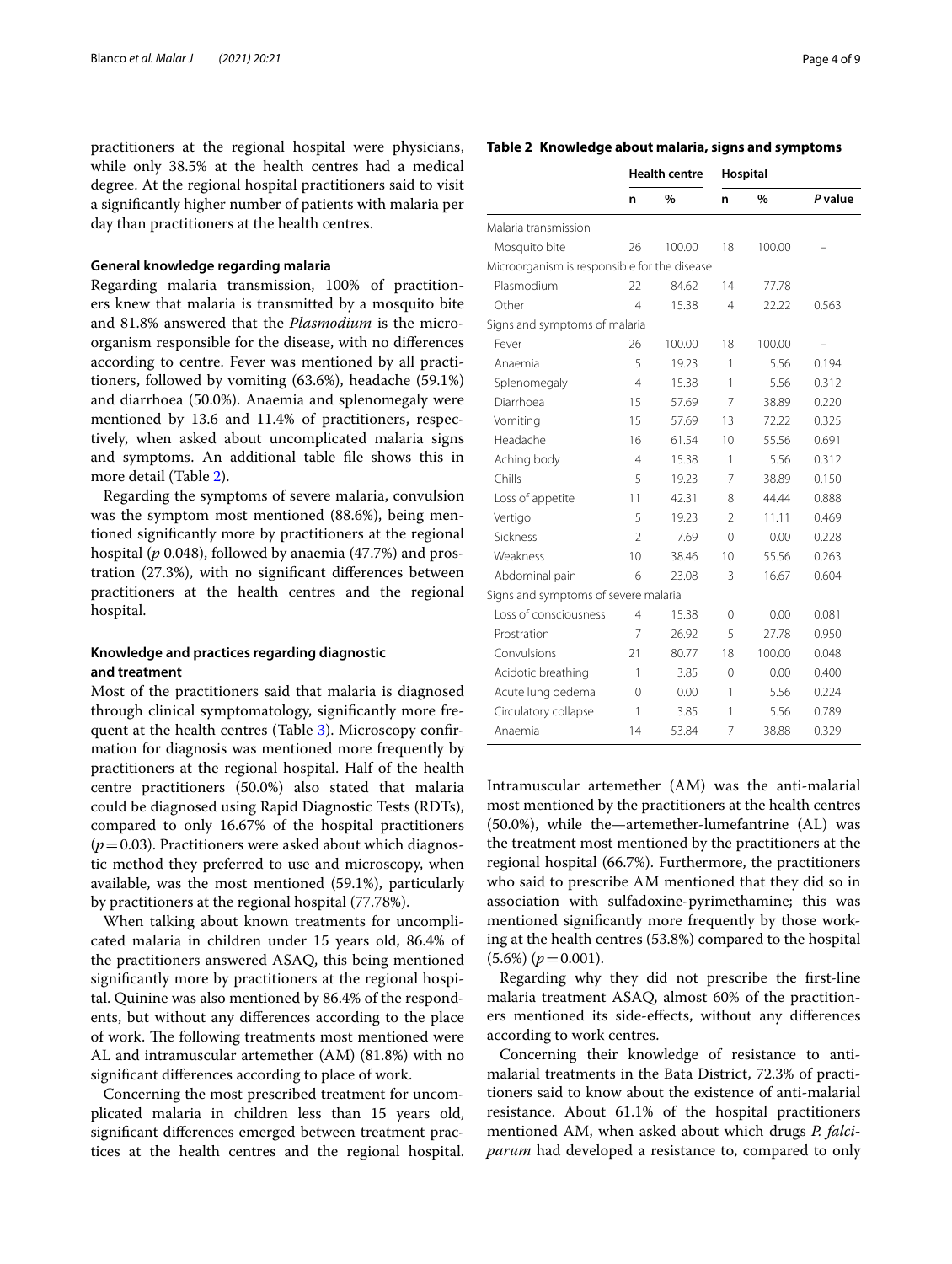|                                                                                           | Health<br>centre         |               | Hospital       |        |         |
|-------------------------------------------------------------------------------------------|--------------------------|---------------|----------------|--------|---------|
|                                                                                           | n                        | $\frac{0}{0}$ | n              | %      | P value |
| Malaria diagnostic procedures                                                             |                          |               |                |        |         |
| Microscopy                                                                                | 25                       | 96.15         | 18             | 100.00 | 0.400   |
| Clinical symptomatology                                                                   | 25                       | 96.15         | 14             | 77.78  | 0.059   |
| RDT                                                                                       | 13                       | 50            | 3              | 16.67  | 0.024   |
| Method you prefer to use                                                                  |                          |               |                |        |         |
| Microscopy                                                                                | 12                       | 46.15         | 14             | 77.78  |         |
| Clinical symptomatology                                                                   | 10                       | 38.46         | $\overline{4}$ | 22.22  |         |
| RDT                                                                                       | $\overline{4}$           | 15.38         | 0              | 0.00   | 0.066   |
| Treatments you know for uncomplicated malaria in children under<br>15 years               |                          |               |                |        |         |
| <b>ASAO</b>                                                                               | 20                       | 76.92         | 18             | 100.00 | 0.028   |
| ΑL                                                                                        | 19                       | 73.08         | 17             | 94.44  | 0.071   |
| QUININE                                                                                   | 22                       | 84.62         | 16             | 88.89  | 0.685   |
| SP                                                                                        | 14                       | 53.85         | 9              | 50.00  | 0.802   |
| AM im                                                                                     | 21                       | 80.77         | 15             | 83.33  | 0.828   |
| AS oral                                                                                   | 17                       | 65.38         | 12             | 66.67  | 0.930   |
| $AS + SP$                                                                                 | 4                        | 15.38         | 6              | 33.33  | 0.152   |
| <b>ASMF</b>                                                                               | 3                        | 11.54         | 3              | 16.67  | 0.626   |
| Chloroquine                                                                               | $\overline{\phantom{a}}$ | 7.69          | $\mathfrak{D}$ | 11.11  | 0.698   |
| Treatment you prescribe to children under 15 years in cases of uncom-<br>plicated malaria |                          |               |                |        |         |
| <b>ASAO</b>                                                                               | 5                        | 19.23         | 5              | 27.78  |         |
| AL                                                                                        | 5                        | 19.23         | 12             | 66.67  |         |
| QUININE                                                                                   | 1                        | 3.85          | 0              | 0.00   |         |
| AS                                                                                        | 2                        | 7.69          | 1              | 5.56   |         |
| AM im                                                                                     | 13                       | 50            | 0              | 0.00   | 0.003   |
| What makes you choose the treatment you mention?                                          |                          |               |                |        |         |
| It is the most effective                                                                  | 17                       | 65.38         | 12             | 66.67  | 0.93    |
| It is the cheapest                                                                        | 2                        | 7.69          | 3              | 16.67  | 0.356   |
| Its availability                                                                          | 7                        | 26.92         | 3              | 16.67  | 0.425   |
| It is the safest                                                                          | 7                        | 26.92         | 7              | 38.89  | 0.402   |
| It is preferred by patients                                                               | 5                        | 19.23         | 1              | 5.56   | 0.194   |
| It is indicated in the National<br>Malaria Treatment Guide-<br>lines                      | 3                        | 11.54         | 1              | 5.56   | 0.497   |
| Why not prescribe ASAQ?                                                                   |                          |               |                |        |         |
| It is not available                                                                       | 5                        | 19.23         | 2              | 11.11  | 0.469   |
| Side-effects                                                                              | 14                       | 53.85         | 12             | 66.67  | 0.395   |
| It is not adapted to children                                                             | 1                        | 3.85          | 0              | 0.00   |         |
| Patients do not like it                                                                   | 1                        | 3.85          | 0              | 0.00   |         |
| Others                                                                                    | 4                        | 15.38         | 2              | 11.11  | 0.439   |
| Do you know if there are resistances to any anti-malarial drug in the<br>Bata District?   |                          |               |                |        |         |
| No                                                                                        | 9                        | 34.62         | 3              | 16.67  |         |
| Yes                                                                                       | 17                       | 65.38         | 15             | 83.33  | 0.166   |
| Could you list which anti-malarial drugs have known resistances?                          |                          |               |                |        |         |
| Chloroquine                                                                               | 9                        | 34.62         | 4              | 22.22  | 0.294   |
| AS                                                                                        | 1                        | 3.85          | 5              | 27.78  | 0.034   |

# <span id="page-4-0"></span>**Table 3 Knowledge and practices regarding malaria diagnosis and treatment**

|         | <b>Health</b><br>centre |       | Hospital |       |         |
|---------|-------------------------|-------|----------|-------|---------|
|         | n                       | $\%$  | n        | $\%$  | P value |
| AM      | 4                       | 15.38 | 11       | 61.11 | 0.002   |
| SP      | $\mathcal{P}$           | 7.69  | 1        | 5.56  | 0.638   |
| ASAQ    | 3                       | 11.54 | 1        | 5.56  | 0.455   |
| Quinine | Β                       | 11.54 | 3        | 16.67 | 0.476   |

15.38% of the health centre practitioners (*p* value 0.002). Chloroquine was the second anti-malarial most mentioned by practitioners (29.5%), with no diferences between work centres. Resistance to artemisinin was also mentioned signifcantly more by practitioners at the regional hospital (27.8%) than at the health centres (3.8%).

#### **The National Malaria Treatment Guidelines (NMTG)**

Most of the practitioners at the health centres (57.7%) said not to know the National Malaria Treatment Guidelines (Table [4\)](#page-5-0), while most practitioners working at the regional hospital said to know it (66.7%). Most of the practitioners who were aware of the Guidelines stated that they had heard about it through a colleague (39.1%), followed by specifc MINSABS training (34.8%). Concerning the frst-line treatment recommended in the NMTG for uncomplicated malaria in children less than 15 years old was, a 69.6% of practitioners mentioned ASAQ. However, only two practitioners answered correctly about the treatment protocol set out in the NMTG to treat a patient with severe malaria before transferring to the hospital, one from the hospital and one from a health centre, Regarding the treatment included in the NMTG for children less than 15 years old with severe malaria, 75.0% of practitioners working at the regional hospital answered correctly, while most of the practitioners working at the health centres cited other incorrect treatments. Most of the practitioners who knew the NMTG (65.2%) stated that they did not have any difficulty in applying the protocol (Table [4\)](#page-5-0).

#### **Knowledge‑related index and factors**

The majority of Bata District practitioners (63.6%) had a low Malaria Knowledge Index, with none of the 44 practitioners interviewed achieving the maximum score of 13 points. The total median score was seven, with most practitioners from the health centres (76.92%) scoring Low and most of the practitioners from the regional hospital (61.11%) scoring above the median. Figure [1](#page-6-0) shows this in more detail.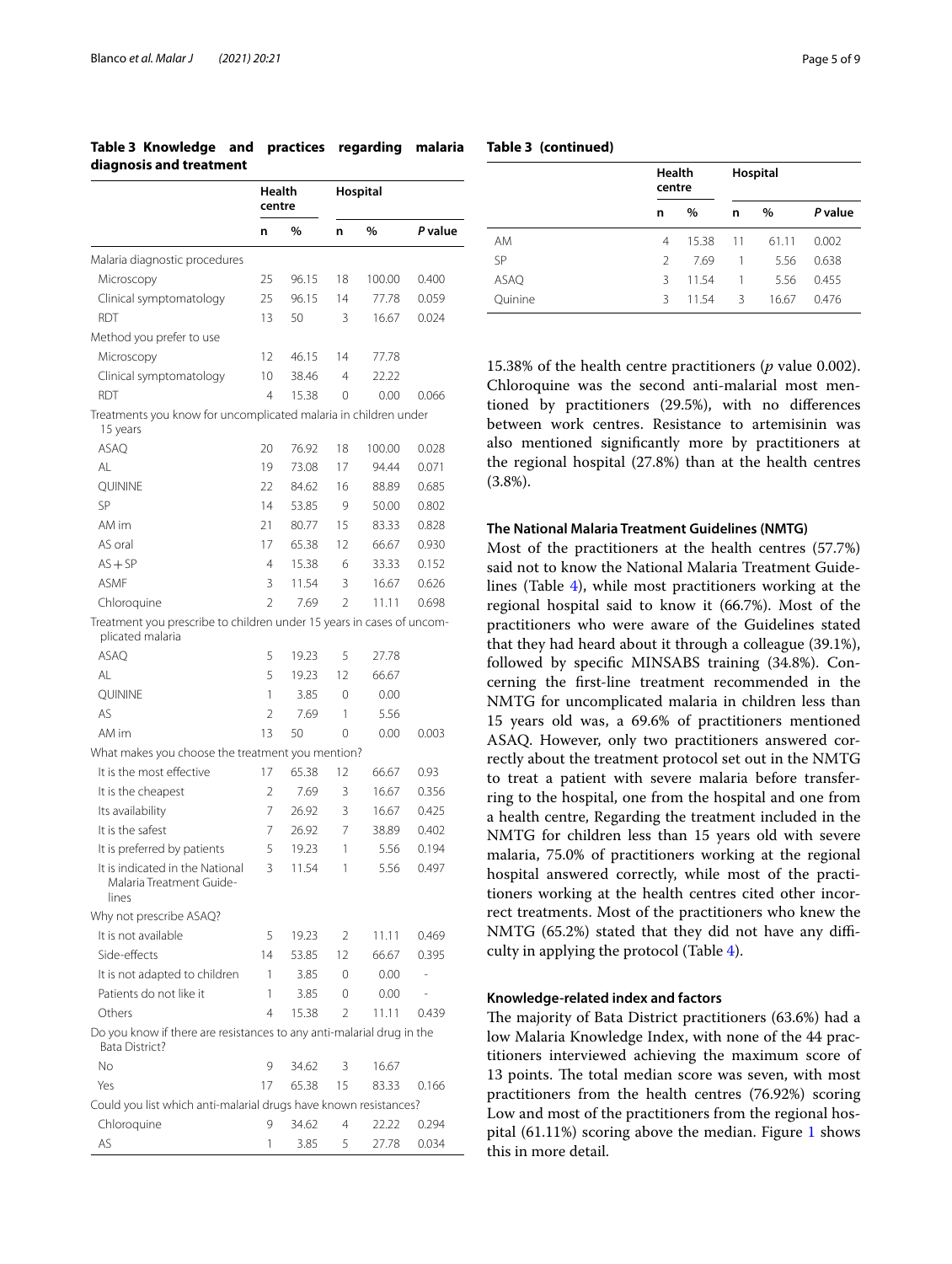# <span id="page-5-0"></span>**Table 4 National Malaria Treatment Guidelines (NMTG) knowledge and practices**

|                                                                                               |                | Health<br>centre |                | Hospital |         |
|-----------------------------------------------------------------------------------------------|----------------|------------------|----------------|----------|---------|
|                                                                                               | n              | %                | n              | %        | P value |
| Do you know the NMTG of Equatorial Guinea?                                                    |                |                  |                |          |         |
| No                                                                                            | 15             | 57.69            | 6              | 33.33    |         |
| Yes                                                                                           | 11             | 42.31            | 12             | 66.67    | 0.099   |
| How did you hear about the NMTG?                                                              |                |                  |                |          |         |
| Specific MINSABS training                                                                     | $\overline{4}$ | 36.36            | 4              | 33.33    |         |
| Specific training of Centre's Manage-<br>ment                                                 | $\Omega$       | 0.00             | 1              | 8.33     |         |
| Work colleagues                                                                               | 5              | 45.45            | $\overline{4}$ | 33.33    |         |
| Other training                                                                                | $\mathfrak{D}$ | 18.18            | 3              | 25.00    | 0.736   |
| First-line treatment regimen that NMTG recommends for children<br>under 15 years              |                |                  |                |          |         |
| <b>ASAO</b>                                                                                   | 7              | 63.64            | 9              | 75.00    |         |
| Quinine                                                                                       | $\Omega$       | 0.00             | 2              | 16.67    |         |
| Other                                                                                         | 4              | 36.36            | 1              | 8.33     | 0.134   |
| First-line treatment guideline recommended by the NMTG before<br>transferring                 |                |                  |                |          |         |
| AS suppositories                                                                              | 1              | 9.09             | 1              | 8.33     |         |
| No correct treatments                                                                         | 7              | 63.64            | 7              | 58.33    |         |
| Don't know                                                                                    | 3              | 27.27            | 4              | 33.33    | 0.100   |
| First-line treatment regimen recommended by the NMTG for the treat-<br>ment of severe malaria |                |                  |                |          |         |
| AS iv and, when tolerated, oral ASAQ                                                          | 3              | 27.27            | 9              | 75.00    |         |
| Other                                                                                         | 7              | 63.64            | ζ              | 25.00    |         |
| Don't know                                                                                    | 1              | 9.09             | $\Omega$       | 0.00     | 0.062   |
| Do you have any difficulty in applying the protocols proposed by the<br>NMTG?                 |                |                  |                |          |         |
| No                                                                                            | 8              | 72.73            | 7              | 58.33    |         |
| Yes                                                                                           | 3              | 27.27            | 5              | 41.67    | 0.389   |
| What are the main difficulties in applying the protocols in the NMTG?                         |                |                  |                |          |         |
| Presence of adverse effects                                                                   | 2              | 66.67            | 0              | 0.00     | 0.344   |
| The patient does not like the treat-<br>ment                                                  | $\Omega$       | 0.00             | $\mathfrak{D}$ | 40.00    | 0.162   |
| Emergence of resistance                                                                       | 1              | 33.33            | 1              | 20.00    | 0.591   |
| Lack of availability                                                                          | 0              | 0.00             | 2              | 40.00    | 0.162   |
| Do you think that any change in the pattern of the NMTG protocol is<br>necessary?             |                |                  |                |          |         |
| Nο                                                                                            | 8              | 72.73            | 10             | 83.33    |         |
| Yes                                                                                           | 3              | 27.27            | 2              | 16.67    | 0.64    |

Following these results, a regression analysis was carried out to look for associations between the knowledge index of the practitioners and each of their sociodemographic characteristics. Prescribers with a medical degree, working at the hospital and visiting more than 11 malaria cases per day had a better knowledge of malaria and the NMTG, whilst years of experience were inversely associated with the level of knowledge (Table [5\)](#page-6-1).

# **Discussion**

Adequate practices and knowledge about malaria and the NMTG are decisive in terms of ensuring proper management and the control of the disease [[4\]](#page-8-3). However, low compliance with malaria national protocols by healthcare workers remains a problem in many countries in sub-Saharan Africa [[19](#page-8-18), [20\]](#page-8-19). Most practitioners working at public health facilities have a low level of knowledge regarding the National Malaria Treatment Guidelines (NMTG) in the Bata District of Equatorial Guinea. However, important diferences between hospital and health centre workers were found. This study has found that better diagnostic, treatment practices, knowledge of malaria, the NMTG and treatment resistances was higher amongst hospital workers than amongst practitioners at health centres.

As in most African countries [\[3](#page-8-2), [21](#page-8-20)], practitioners' knowledge about malaria transmission, signs and symptoms was, in general, good. Although workers at the health centres mentioned more symptoms, convulsions related with severe malaria were mentioned signifcantly more by practitioners working at the regional hospital. Commonly, cases of severe malaria are more frequently seen at hospitals than at health centres [[22](#page-8-21)].

Efective case management at public health facilities is one of the cornerstones of malaria control. Since 2012, the WHO has advised that clinical diagnoses should be confrmed by parasitological methods (6). In the Bata District, clinical diagnosis was the malaria diagnosis method most used by health centre workers, while confrmation by microscopy was mostly cited by those who worked at the regional hospital. Regarding RDTs, these were mentioned signifcantly more by the health centre workers Symptomatology continues to be more predominant for diagnosis than any laboratory test in most parts of Africa [[23](#page-8-22)] and, frequently, practitioners request parasitology confrmation, but then pay little attention even to negative results, continuing to treat children as a malaria case [[24](#page-8-23)].

Concerning knowledge and practices regarding malaria treatment, practitioners mentioned a wide range of different treatments for uncomplicated malaria in children under 15 years old, including treatments not recommended in the NMTG and former treatments, such as chloroquine. Concerning the treatment they prescribe most for uncomplicated malaria, intramuscular artemether was the therapy most mentioned by health centre workers, while AL was most frequently mentioned by workers at the regional hospital. Despite the fact that most of them knew that the frst-line treatment in Equatorial Guinea is ASAQ, the side-efects were the main reason why they did not prescribe it. The same reasons and preference for AL compared to ASAQ has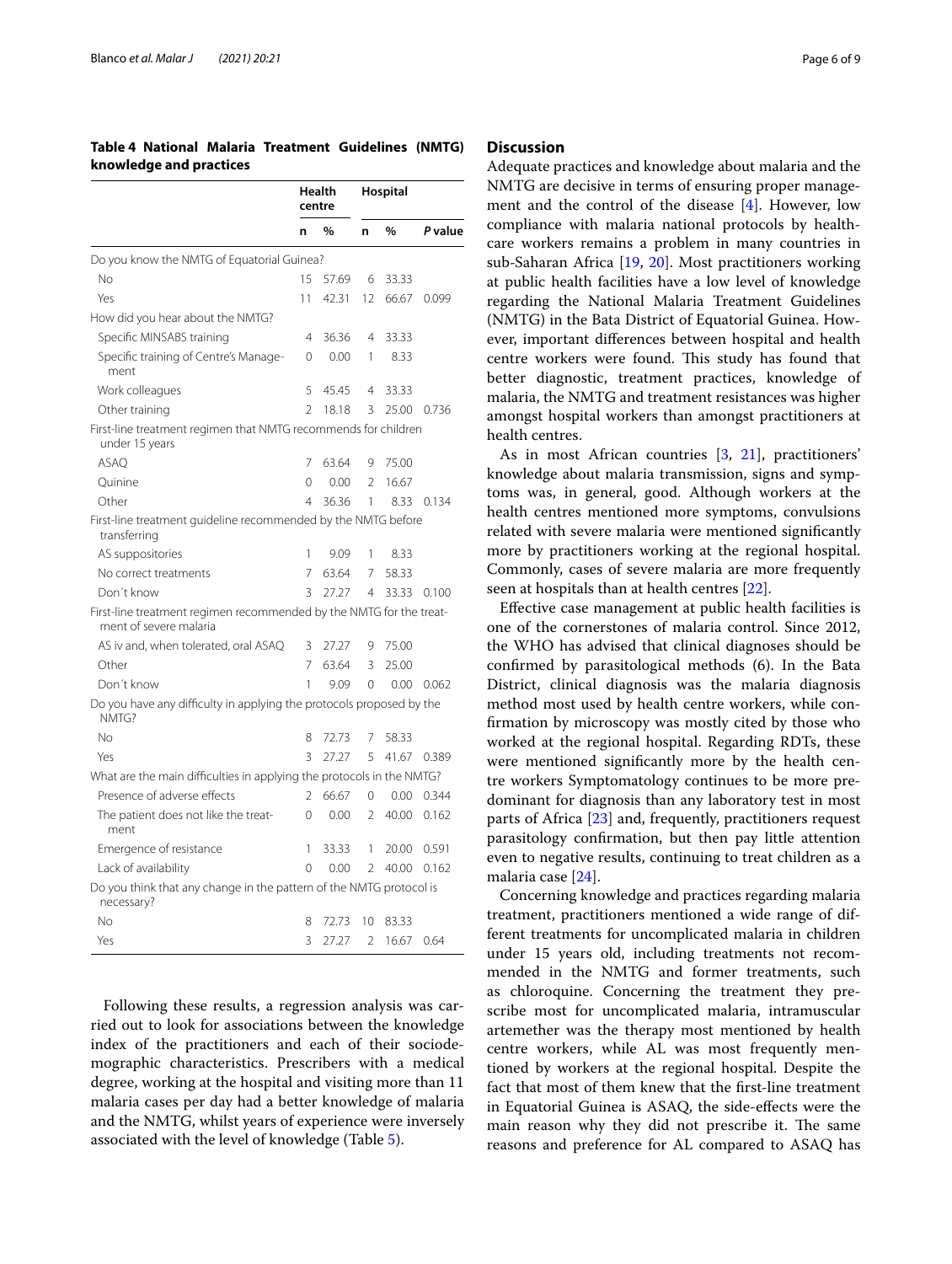<span id="page-6-1"></span>

|  |  |  |  | Table 5 Knowledge index and socio demographic characteristics |
|--|--|--|--|---------------------------------------------------------------|
|--|--|--|--|---------------------------------------------------------------|

|                                 | Low            | High           | P value | OR   | 95% CI           |
|---------------------------------|----------------|----------------|---------|------|------------------|
| Sex                             |                |                |         |      |                  |
| Male                            | 10             | 5              |         |      |                  |
| Female                          | 17             | 12             | 0.427   | 1.41 | $(0.38 - 5.20)$  |
| Age                             |                |                |         |      |                  |
| $<$ 35                          | 11             | 10             |         |      |                  |
| $>36$                           | 16             | 7              | 0.195   | 0.48 | $(0.14 - 1.65)$  |
| Academic level                  |                |                |         |      |                  |
| Medical degree                  | 14             | $\overline{2}$ |         |      |                  |
| Others                          | 13             | 15             | 0.007   | 8.08 | $(1.54 - 42.37)$ |
| Years of experience             |                |                |         |      |                  |
| $\rm < 3$                       | 12             | 13             |         |      |                  |
| >4                              | 15             | $\overline{4}$ | 0.037   | 0.25 | $(0.06 - 0.10)$  |
| Malaria cases/day               |                |                |         |      |                  |
| < 12                            | 19             | $\overline{7}$ |         |      |                  |
| >13                             | 8              | 10             | 0.055   | 3.39 | $(0.95 - 12.09)$ |
| <15 years old malaria cases/day |                |                |         |      |                  |
| < 11                            | 22             | $\overline{7}$ |         |      |                  |
| $>12$                           | 5              | 10             | 0.008   | 6.29 | $(1.60 - 24.73)$ |
| Health facility                 |                |                |         |      |                  |
| Health centre                   | 20             | 6              |         |      |                  |
| Hospital                        | $\overline{7}$ | 11             | 0.013   | 5.24 | $(1.41 - 19.52)$ |



<span id="page-6-0"></span>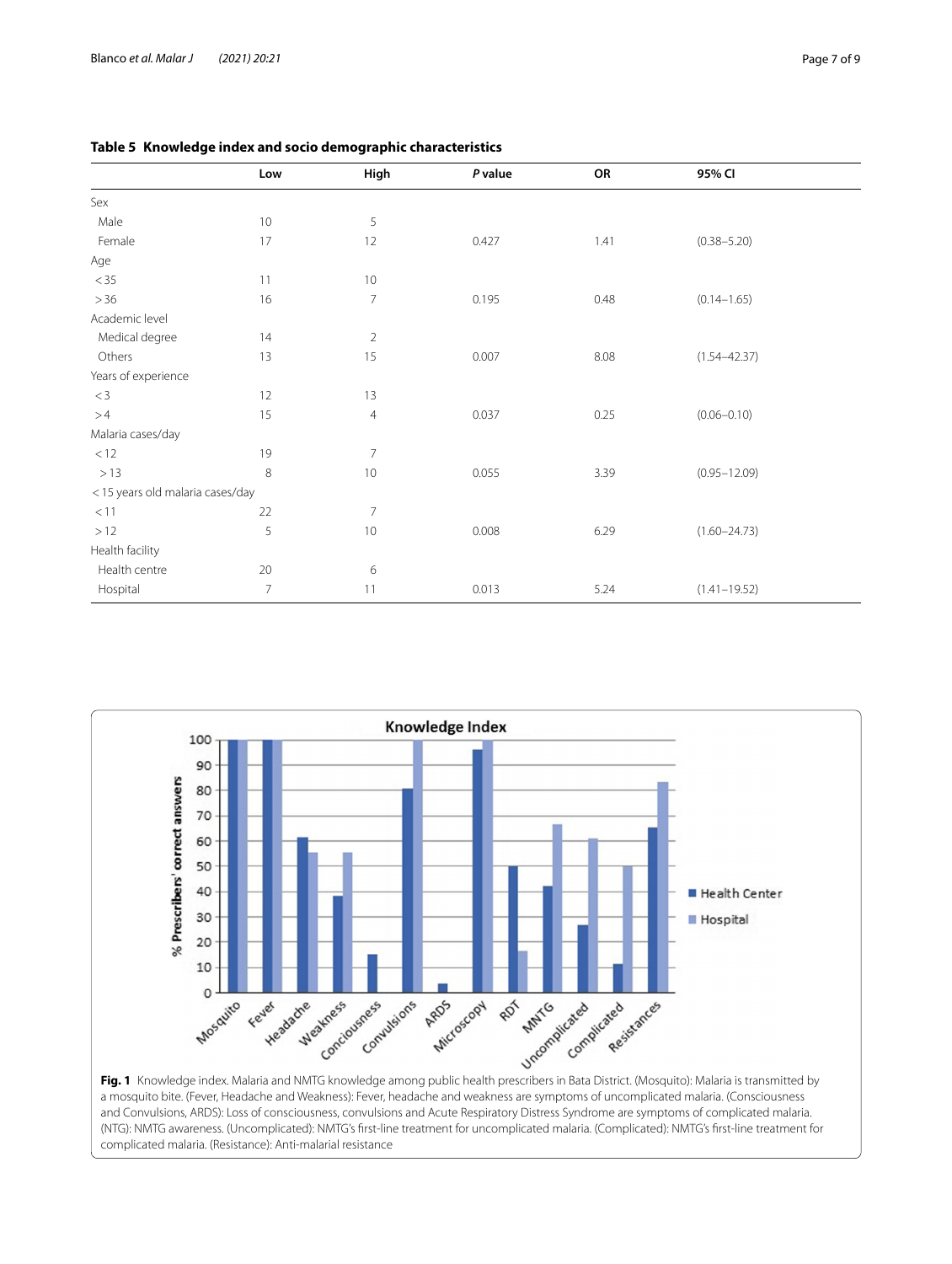been described in many countries in the region [\[25](#page-8-24), [26](#page-8-25)]. The use of injectable AM as a treatment for uncomplicated malaria has only been described in Sudan [\[27](#page-8-26), [28](#page-8-27)] and Equatorial Guinea  $[15, 29]$  $[15, 29]$  $[15, 29]$  $[15, 29]$ . This use of artemisinin monotherapy to treat uncomplicated malaria can contribute to the emergence of resistance to ACT and lead to treatment failure [[30](#page-8-29)]. In the Bata District, public health practitioners knew about the existence of resistance to chloroquine, mostly mentioned by health centre practitioners, and resistance to AM mostly mentioned by hospital health workers, in accordance with the inadequate use of injectable AM by the practitioners at health centres [\[15](#page-8-14)].

The workers at the health centres said that they knew the National Malaria Treatment Guidelines, through a colleague. However, most of the practitioners working at the hospital knew the NMTG through specifc MISABS training. The NMTG was introduced in the Continental Region of Equatorial Guinea in 2008, but, up until the time of this study, no reinforcement or follow-up training had been offered to malaria practitioners working at health centres regarding the national protocols for malaria management.

Despite this, ASAQ frst-line treatment for children with uncomplicated malaria was well-known by those practitioners who knew the NMTG at both health facilities, although the frst-line treatment for severe malaria was almost unknown to practitioners at the health centres. This could be also caused by the fact that this form of malaria is not meant to be treated at health centres, since it should be immediately referred to the hospital. Unfortunately, most of the practitioners at the health centres were also unaware of the malaria treatment protocol recommended before transferring the patient to the hospital [\[17](#page-8-16)]. Once again, knowledge regarding malaria case management must be improved in the Bata District of Equatorial Guinea through training if the aim is to achieve malaria control. Various initiatives implemented in other African countries could be taken into account [[31\]](#page-8-30).

The index of knowledge regarding malaria and the recommendations included in the NMTG of Equatorial Guinea is low amongst most health practitioners in the Bata District, being higher among hospital practitioners, who have fewer years of experience than the practitioners at the health centres, but who possess a higher degree of academic education. Low knowledge regarding malaria protocols is frequent in many African countries [\[32](#page-8-31), [33\]](#page-8-32), both in the private and public sector [[8](#page-8-7), [19,](#page-8-18) [34.](#page-8-33) [35](#page-8-33)]. Usually, the factors that infuence local health workers' knowledge of malaria frequently include education and working experience  $[33]$  $[33]$ . The comparison with regard to years of working experience reveals that practitioners with fewer years of working experience are more likely to have a solid knowledge of malaria than those with greater experience, due to the fact that they have received more recent and up-to-date training [\[13\]](#page-8-12).

This study consisted of a cross-sectional survey of the Bata District, so the main limitation is that the results may not be generally applicable to the rest of the country, even when low compliance with frst-line malaria treatment throughout the country is one of the main concerns of the National Programme for Malaria Control (NPMC).

# **Conclusions**

Practitioners at the Bata Regional Hospital had a higher knowledge of malaria and better practices than those working at the health centres. However, general knowledge about malaria and the National Malaria Treatment Guidelines is low in both groups. It is, therefore, essential to reinforce practitioners' knowledge and use of the NMTG in order to improve malaria case management and disease control in the region.

#### **Acknowledgements**

The authors would like to thank the study participants for volunteering and the data gatherers for their work in the feld. They would also like to recognize the contribution of the Global Health Programme at the National Centre of Tropical Medicine (in Equatorial Guinea) in terms of providing logistical and technical support, and thank the Ministry of Health and Social Welfare of Equatorial Guinea for generating a favorable environment for the feld work. Special thanks also go to the Spanish International Cooperation Agency for Development (AECID) and the Spanish State Foundation for Health, Childcare and Social Welfare (FCESAI) for enabling us to carry out this study. The corresponding author's afliation centre belongs to the Tropical Diseases Research Network (RICET) RD16CIII/0003/0001.

#### **Authors' contributions**

MRB and BG designed and coordinated the study. PSS and JN carried out the survey. MRB conceived and designed the data analysis methods. MR coordinated the EG Malaria Programme and participated in survey coordination. PB, AB and PN participated in survey coordination and reviewed the manuscript. MB and MRB performed the data analyses and wrote the manuscript. PB and PSS reviewed and corrected the manuscript. All authors read and approved the fnal manuscript.

#### **Funding**

This study was funded by the by the Agencia Española de Cooperación Internacional.

AECID2017/CTR/0900237 [\(https://www.aecid.es/ES](https://www.aecid.es/ES)), the Spanish State Foundation for Health, Childcare and Social Welfare (FCESAI) and the Tropical Diseases Research Network RD16CIII/003/001RICET [\(https://www.ricet.es\)](https://www.ricet.es). The funders had no role in study design, data collection and analysis, decision to publish, or preparation of the manuscript.

#### **Availability of data and materials**

All data generated or analysed during this study are included in this published article.

#### **Ethics approval and consent to participate**

This study was approved by the Ministry of Health and Social Welfare of Equatorial Guinea and the Ethics Committee of the Spanish Carlos III National Health Institute (CEI PI 71\_2017). Written informed consent was obtained from all participants in the study.

#### **Consent for publication**

Not applicable.